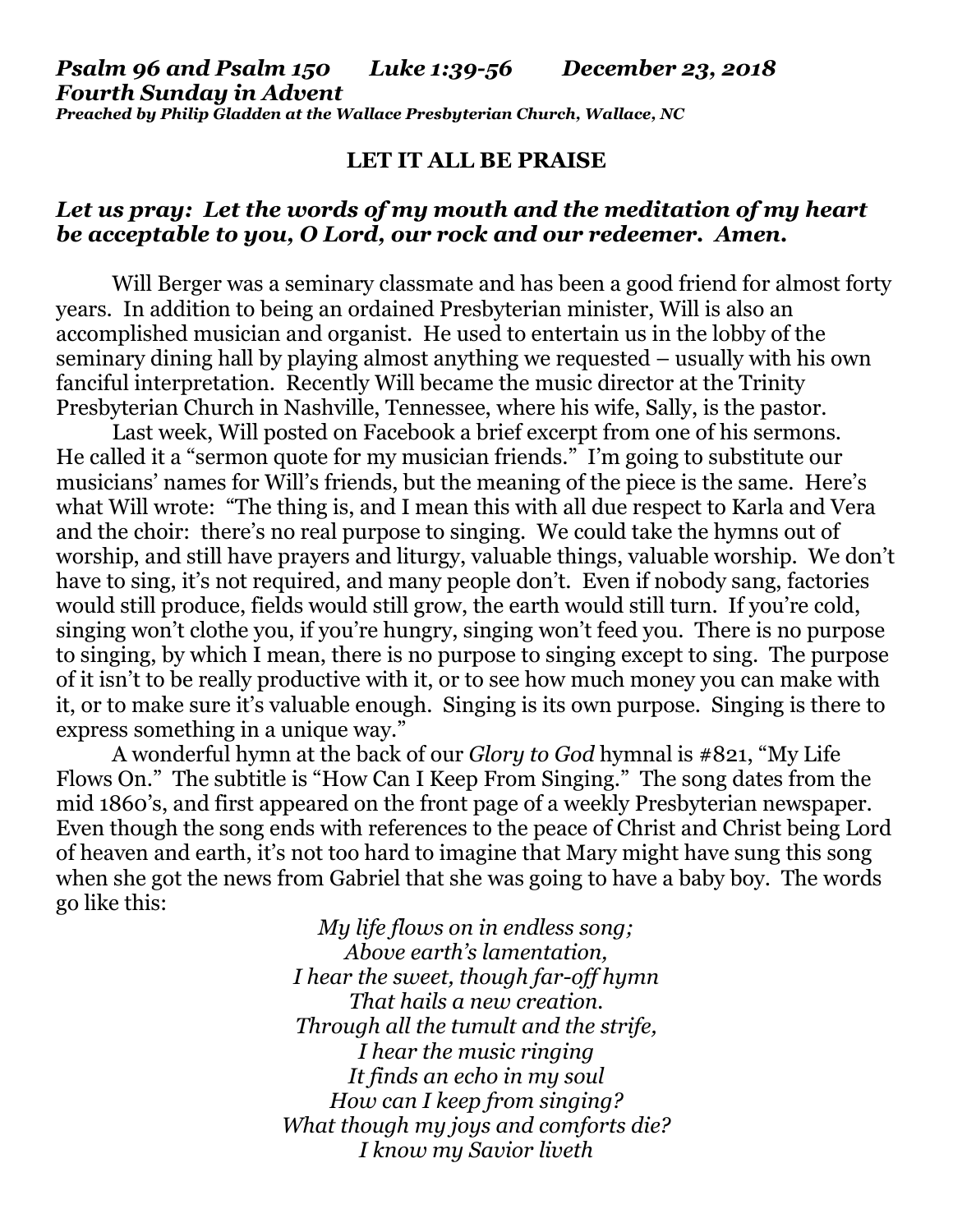*What though the darkness gather round? Songs in the night he giveth No storm can shake my inmost calm While to that refuge clinging Since Christ is Lord of heaven and earth How can I keep from singing? I lift my eyes, the cloud grows thin I see the blue above it And day by day this pathway smooths, Since first I learned to love it. The peace of Christ makes fresh my heart A fountain ever springing For all things are mine since I am his How can I keep from singing? No storm can shake my inmost calm While to that refuge clinging Since Christ is Lord of heaven and earth How can I keep from singing?*

Mary's song of praise to God her Savior is known as "The Magnificat," from the first words, "My soul magnifies the Lord . . ." Whenever I read a song in the Bible (and there are plenty of them, including the 150 psalms), I wonder what sort of tune was sung. It's one thing to read the words off of the printed page, but it's quite another thing to hear the lyrics sung to a particular tune.

So, instead of just relying on hearing a male voice reading this beautiful and powerful song this morning, I've asked Vera to play again the tune of our second hymn, "My Soul Cries Out with a Joyful Shout (Canticle of the Turning)." Before she starts to play, I'd like to ask you to get a pew Bible or use your own Bible (share with your neighbor if you need to), and turn to the gospel of Luke, chapter 1, verses 47-55. As Vera plays through the tune twice, I encourage you to read the words of Mary's "Magnificat." Try to imagine how Mary felt as she was singing this song. Notice that, other than two passing references to herself in verse 48, the whole song is about God, about praising God for what he has done and is about to do. The song is not about producing food or any other end, other than praising God. It's all about praise.

[Vera plays Hymn #100 twice.]

I doubt Mary sang her "Magnificat" to an Irish tune, but I also doubt she sang it in a monotone while sitting still in one place. Mary's song is a lot like Miriam's song in the Old Testament book of Exodus. After God had delivered the Israelites from Pharaoh's army at the Red Sea, "the prophet Miriam, Aaron's sister, took a tambourine in her hand; and all the women went out after her with tambourines and dancing. And Miriam sang to them: 'Sing to the Lord, for he has triumphed gloriously; horse and rider he has thrown into the sea.'" (Exodus 15:20-21)

Mary's "Magnificat" is a lot like Hannah's song in the Old Testament book of 1 Samuel. After years of praying to God for a son and bearing the ridicule and scorn of Peninnah, her husband's other wife who had sons and daughters, Hannah finally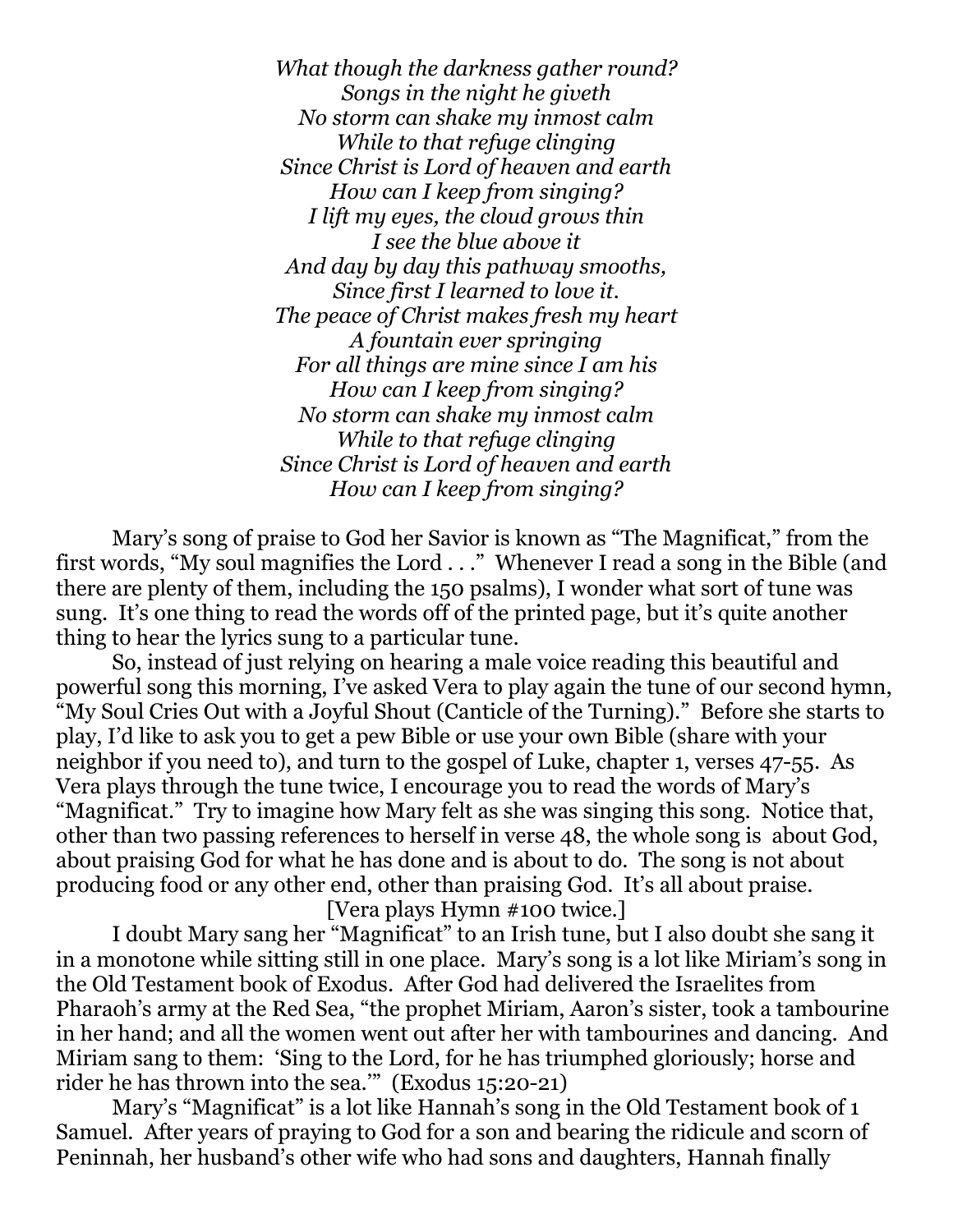conceived and bore a son named Samuel, which means "He who is from God." Hannah's birth announcement about this baby boy reads like Mary's song to God about the pending birth of her own son. Hannah cries out, "My heart exults in the Lord; my strength is exalted in my God." Like Mary's song of praise to God, Hannah's song is all about what God has done – "The bows of the mighty are broken, but the feeble gird on strength. Those who were full have hired themselves out for bread, but those who were hungry are fat with spoil. The Lord makes poor and rich; he brings low, he also exalts. He raises up the poor from the dust; he lifts the needy from the ash heap. . ." (1 Samuel 2:1-10) And the list goes on and on. It's as if someone pulled Miriam and Hannah and Mary aside before they started singing and told them, "Let it all be praise!"

It might seem strange to hear Mary's song on this fourth Sunday of Advent, two days before Christmas, and realize that her song doesn't say anything about the baby Jesus or a lowly manger or a star in the east. There is no little Lord Jesus asleep in the hay. There is no "still, still, still" night. There is no little town of Bethlehem, how still we see thee lie. There is no "silent night, holy night, all is calm, all is bright."

What there is is praise! Praise for the great things the Mighty One has done! Praise for God's mercy from generation to generation! Praise for God's strength that scatters the proud! Praise for God bringing down the powerful from their thrones and lifting up the lowly! Praise for filling the hungry with good things and sending the rich away empty! Praise for helping his servant Israel, remembering his mercy, and keeping his age-old promises! As the psalmist says, "Praise the Lord! Let everything that breathes praise the Lord! Praise the Lord!" Let it all be praise!

If you pay attention to the lyrics of Mary's "Magnificat," you might get a little uneasy. Is this a call to arms? Is this an invitation to revolution? One commentator provides an interesting perspective on this song, especially for all of us who, whether or not we think of ourselves this way, are the powerful and the rich and, far too often, the self-sufficient. He writes, "It is not the voice of the powerful of the earth speaking here, but the voices of the marginalized and relatively powerless early Christian movement . . . But Luke's motif of God's reversal of fortunes is not intended to raise violent resistance or to drive the wealthy and powerful to despair; these verses must rather be read in light of the example later in this Gospel – say, of the rich ruler (18:18-30) or Zaccheus (19:1-10) – where the well-off are exhorted to deal with their wealth in a way that brings them into a positive relation with the poor in order to partake in the same promised salvation."<sup>1</sup>

Mary's song is about a topsy-turvy world, where "the way things are" are no longer. This could be a threat to the powers-that-be, back in the first century A.D. and even today, even to many of us Presbyterians who pride ourselves on doing things "decently and in order." But Mary is so confident in the Mighty God's power to make things just and right and equitable, she talks about those things in the past tense – "He has looked, he has shown, he has scattered, he has brought down, he has lifted up, he has filled, he has sent away, he has helped." Mary knew in her heart of hearts that this is how God had always dealt with his people, so she could confidently sing praises about what she knew God would continue to do with and for his people, especially in and through his Son Jesus Christ.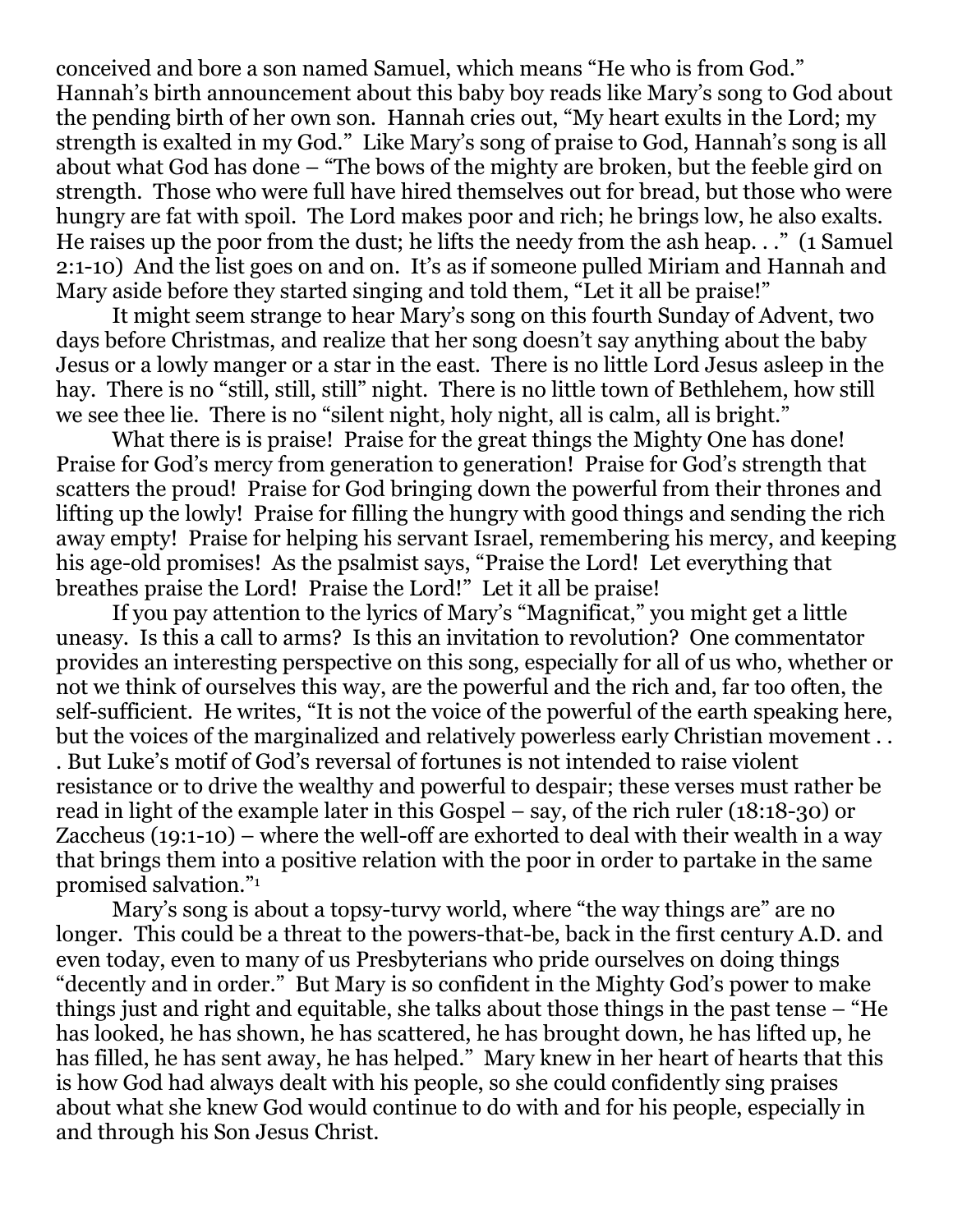Maybe it's not too much of a stretch to call Mary's "Magnificat" a "protest song." She's not protesting against God, but she is certainly singing about the undermining and overturning of the powers and the systems that oppressed God's people and defied the kind of life envisioned and promised in God's kingdom. This is a protest song we need to hear today. More than that, this is a protest song that we need to join in singing.

Last week I mentioned my appreciation for the musings of Rev. David Lose about scripture lessons. In some comments about Mary's song which he titled "Singing As an Act of Resistance," he writes about events leading up to the fall of the Berlin Wall in 1989. He says, "It's striking to note that for several months preceding the fall of the Berlin wall, the citizens of Leipzig (East Germany) gathered on Monday evenings by candlelight around St. Nikolai church – the church where Bach composed so many of his cantatas – to sing, and over two months their numbers grew from fjust a few dozen to thousands. They were singing] songs of hope and protest and justice, until their song shook the powers of their nation and changed the world." Other historical reports from late fall 1989 noted that the protestors, including the young pastor of the Lutheran church, feared the worst as the militia and the police took up positions on the march route one night. However, as the protestors marched and sang and carried nothing more than candles, the militia and the police didn't attack. They parted and let the marches pass by. Twenty years after that amazing night, the pastor said he knew nothing would ever be the same again. David Lose writes, "Later, when someone asked one of the officers of the Stasi, the East German secret police, why they did not crush this protest like they had so many others, the officer replied, 'We had no contingency plan for song.'"<sup>2</sup>

At the end of today's worship service, we're going to sing "Angels We Have Heard on High" and join in the angelic chorus of "Gloria in excelsis Deo." Tomorrow night at our Christmas Even Candlelight Communion service, we're going to sing "O Come, All Ye Faithful," "O Little Town of Bethlehem," and "Silent Night, Holy Night." Next Sunday morning (when it's still Christmas!) we'll sing "Angels From the Realms of Glory" and "Go, Tell It on the Mountain." On January 6, we'll probably sing "We Three Kings of Orient Are."

Today, on this fourth and final Sunday in Advent, we hear a different song, Mary's song, but the Christmas message is there for us to join in. What God has done for us and continues to do for us in Jesus Christ is worth singing about. We started our worship this morning with a familiar Christmas carol, but you might have noticed a few different words in the second half of the second stanza. No, no one "changed" the words to the hymn you might have grown up singing. These are the original words that have been restored: "Nails, spear shall pierce him through, The cross be borne, for me, for you; Hail, hail the Word made flesh, the babe, the son of Mary!" One commentator's remarks about this hymn reflect the ideas of Mary's confident song of praise for God's power and might and mercy and help and salvation: "Christ came to stand against sin, death, and the power of the Devil. We can sugarcoat that reality now. But at least one Christmas carol would remind us of the ends to which the son of Mary was willing to go in order to cast the mighty down from their thrones and uplift the lowly."3